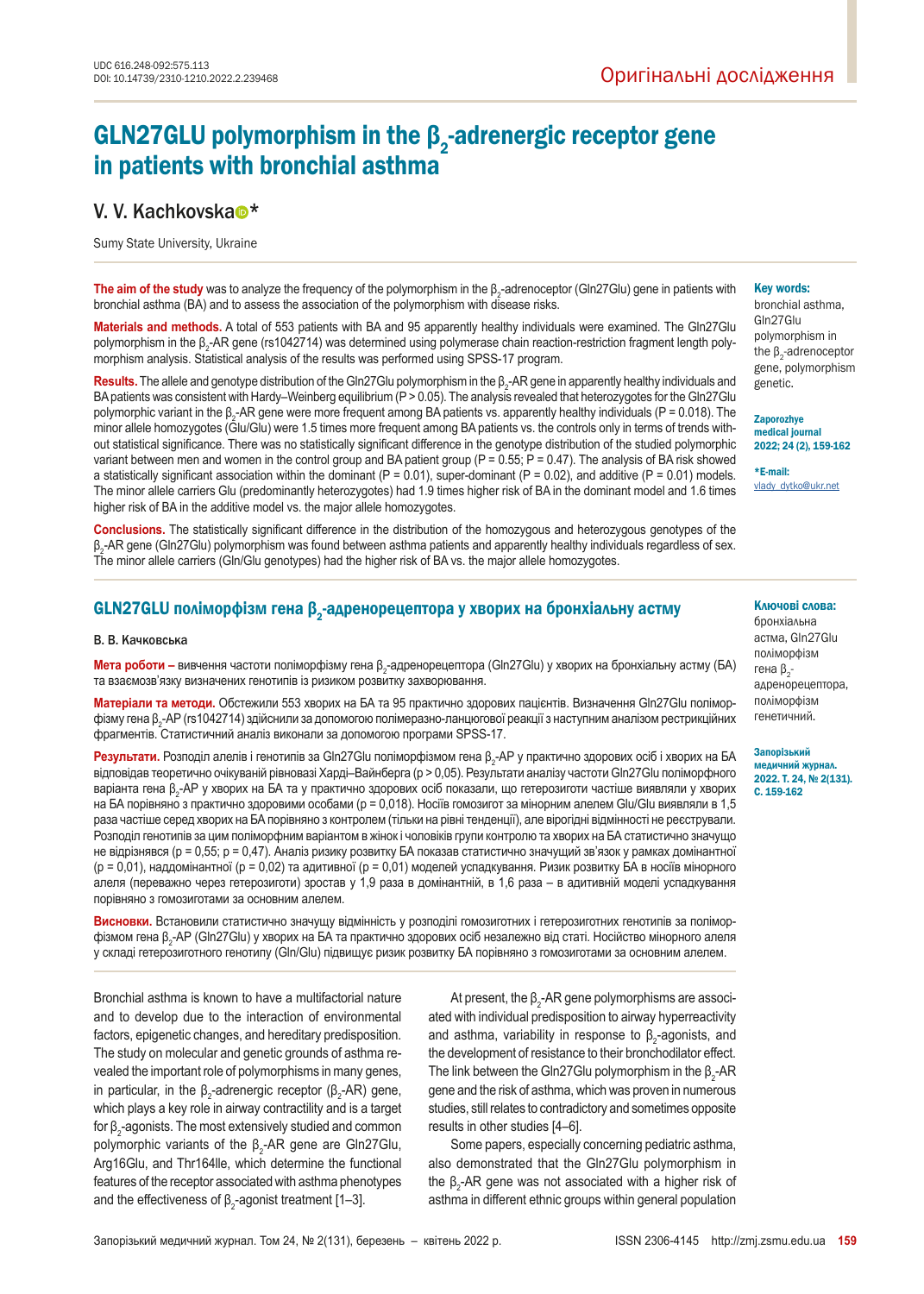[4,6,7]. Given the ambiguous and sometimes discordant results as for the role of the Gln27Glu polymorphism in the  $β_2$ -AR gene in asthma occurrence and the effectiveness of its treatment and considering that only isolated studies involving small populations were conducted in Ukraine, this problem needs further study.

#### Aim

The aim of the work was to study the frequency of Gln27Glu polymorphism in the  $\beta_2$ -adrenoceptor gene in patients with bronchial asthma (BA) and to assess the association of the polymorphism with BA risk.

### Materials and methods

A total of 553 patients with BA were examined. All of them had previously signed an informed consent form. A control group consisted of 95 apparently healthy individuals. Among the BA patients, there were 360 (65.1 %) women and 193 (34.9 %) men; the control group consisted of 45 (47.4 %) men and 50 (52.6 %) women. The mean age of BA patients was  $42.3 \pm 0.71$  years, and the mean age of the controls was 44.1 ± 1.53 years.

The study was approved by the Bioethics Committee of Medical Institute of Sumy State University. Gln27Glu polymorphism in the β $_2$ -AR gene (rs1042713) was determined using polymerase chain reaction-restriction fragment length polymorphism analysis. Statistical analysis of obtained results was performed using SPSS-17 program.

### **Results**

The analysis of the allele and genotype frequency of the Gln27Glu polymorphism in the  $\beta_{2}$ -AR gene in apparently healthy individuals (from the Sumy region) was consistent with the data of European authors [1,8,9]. The distribution of alleles and genotypes of the studied polymorphism in apparently healthy individuals and BA patients corresponded to Hardy-Weinberg equilibrium (P > 0.05). The analysis of the Gln27Glu polymorphic variant frequency in the  $β_2$ -AR gene (rs 1042714) in apparently healthy individuals and BA patients is presented in *Tables 1, 2*.

The frequency of the Glu allele was significantly higher among BA patients, at the same time, we found 1.69 times (P = 0.007) increased asthma risk among minor allele carriers.

The heterozygotes and minor allele homozygotes were found to be more frequent among BA patients than those among apparently healthy individuals ( $P = 0.018$ ). Also, a significantly 1.8 times increased risk of BA was revealed among heterozygous patients.

The analysis of the Gln27Glu genetic polymorphism distribution in the β<sub>2</sub>-AR gene in the control group and in BA patients stratified by sex is given in *Table 3*.

There was no statistically significant difference in the distribution of the major allele homozygotes, heterozygotes, and minor allele homozygotes for the studied polymorphic variant between men and women in the control group and BA patients ( $P = 0.55$ ;  $P = 0.47$ ). Thus, we identified no sex-related differences in the allele and genotype

distribution of the Gin27Glu polymorphism in the  $\beta_2$ -AR gene between the control group and BA patients.

*Table 4* presents the analysis results of the association between genetic Gln27Glu polymorphism in the  $\beta_2$ -AR gene and BA risk using binary logistic regression in four models of inheritance.

The relative risk estimation showed a statistically significant association within the dominant ( $P = 0.01$ ), super-dominant  $(P = 0.02)$ , and additive  $(P = 0.01)$  models. The minor allele carriers (Gln/Glu and Glu/Glu genotypes) had 1.9 times higher risk of BA in the dominant model and 1.6 times higher risk of BA in the additive model vs. the major allele homozygotes. The obtained data indicated that the minor allele carriers (homozygotes and heterozygotes) had the higher risk of BA.

### **Discussion**

Sufficient data were obtained indicating that a plenty of genes are involved in the pathogenesis of asthma, and each of them individually makes a certain contribution to the realization of this mechanism. This confirms that asthma development involves a genetic mechanism. Along with genetic factors, which determine the Th2-type of inflammation and directly define predisposition to atopy, the most significant role in the development of asthma belongs to the genes that control the degree of bronchial reactivity. The key place regarding bronchial contractility is dominated by the  $β_2$ -AR, which determines the contractile capacity of the bronchi and is a target for the most widely used bronchodilators – β $_2$ -agonists [10,11]. Numerous studies have demonstrated that the risk of asthma, clinical course of the disease, variability of the response to  $\beta_{2}$ -agonist depend on polymorphisms in the  $\beta_2$ -AR gene [3,12]. Therefore, our study was aimed to identify the allele and genotype distribution of the Gln27Glu polymorphism in the  $\beta_2$ -AR gene in BA patients and apparently healthy individuals, as well as to analyze possible association between this polymorphic variant and BA risk.

Our study has revealed the statistically significant difference in the distribution of Gln27Glu genetic polymorphism in the  $\beta_2$ -AR gene between the BA patients and apparently healthy individuals ( $\chi^2$  = 7.99; P = 0.018). The major allele homozygotes (Gln/Gln) were observed more frequently among apparently healthy individuals, while the minor allele homozygotes (Glu/Glu) were 1.5 times more frequent among BA patients (9.4 %) vs. the controls (6.3 %). The findings were consistent with our previous data obtained for a small population of BA patients ( $n = 195$ ) [9] and with the data of M. S. Ponomariova et al., who found a 3 times higher frequency of the Glu/Glu genotype of the Gln27Glu polymorphism in the β $_2$ -AR gene in the BA patients in Russia vs. apparently healthy subjects. Apart from higher frequency of the minor allele carriers and Glu/Glu homozygotes among BA patients vs. the controls, we have found that the minor allele carriers (Gln/Glu and Glu/Glu genotypes) had 1.9 times higher risk of BA in the dominant model and 1.6 times higher risk of BA in the additive model vs. the major allele homozygotes. Trofimov et al. reported that there was an association between this polymorphic variant in the  $\beta_{2}$ -AR gene and a severe resistance to BA therapy. Thus, the Glu-27Glu genotype carriage was associated with a higher risk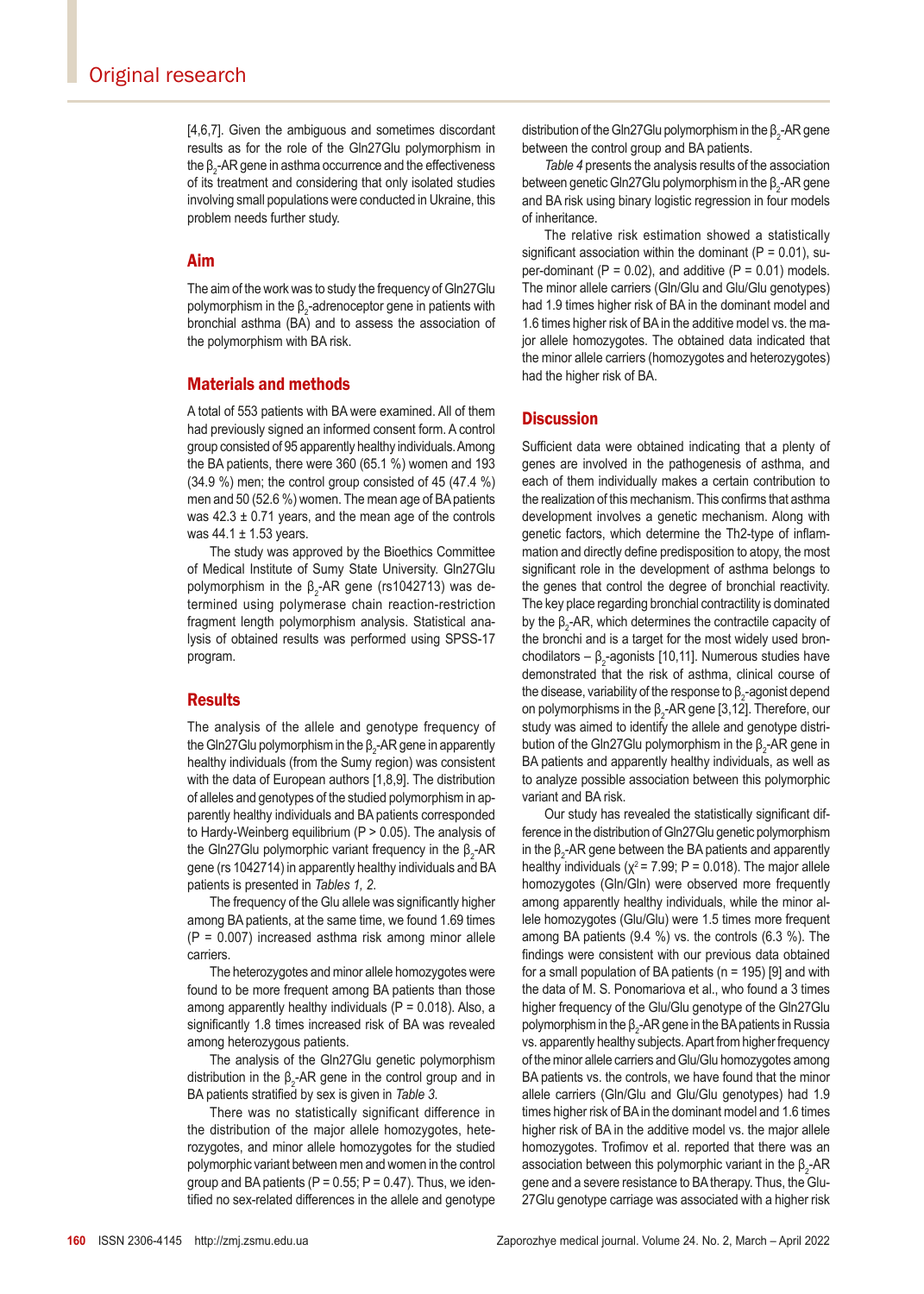**Table 1.** The allele frequency among apparently healthy individuals and BA patients

| <b>Allele</b> | BA patients, n = 553 | Apparently healthy subjects, n = 95 |       | $\sim$ $\sim$ $\sim$ | OR                       |               |  |
|---------------|----------------------|-------------------------------------|-------|----------------------|--------------------------|---------------|--|
|               |                      |                                     |       |                      | <b>OR</b> <sub>obs</sub> | 95 % CI       |  |
| Gln           | 71.7 %               | 81.1%                               | 0.007 | 7.21                 | 0.59                     | $0.40 - 0.87$ |  |
| Glu           | 28.3 %               | 18.9 %                              |       |                      | 1.69                     | $1.15 - 2.48$ |  |

**Table 2.** The Gin27Glu polymorphism in the β<sub>2</sub>-adrenergic receptor gene in apparently healthy individuals and BA patients

| rs 1042714 | BA patients, n = 553 |               | Apparently healthy subjects, n = 95 |               | P     | $X^2$ | OR                       |               |
|------------|----------------------|---------------|-------------------------------------|---------------|-------|-------|--------------------------|---------------|
| Genotype   |                      | $\frac{9}{6}$ | n                                   | $\frac{9}{6}$ |       |       | <b>OR</b> <sub>obs</sub> | 95 % CI       |
| Gln/Gln    | 292                  | 52.8          | 65                                  | 68.4          | 0.018 | 7.99  | 0.52                     | $0.32 - 0.82$ |
| Gln/Glu    | 209                  | 37.8          | 24                                  | 25.3          |       |       | 1.80                     | $1.10 - 2.94$ |
| Glu/Glu    | 52                   | 9.4           |                                     | 6.3           |       |       | .54                      | $0.64 - 3.69$ |

**Table 3.** Genotype and allele distribution of the Gln27Glu polymorphism in the β2-adrenergic receptor gene depending on sex

| rs 1042714 | Apparently healthy subjects, n = 95 |      |                 | BA patients, n = 553 |                       |      |                  |      |  |
|------------|-------------------------------------|------|-----------------|----------------------|-----------------------|------|------------------|------|--|
|            | Men, $n = 45$                       |      | Women, $n = 50$ |                      | Men, n = 193          |      | Women, $n = 360$ |      |  |
| Genotype   | n                                   | $\%$ | n               | $\%$                 | n                     | $\%$ | n                | %    |  |
| Gln/Gln    | 31                                  | 68.9 | 34              | 68.0                 | 95                    | 49.2 | 197              | 54.7 |  |
| Gln/Glu    | 10                                  | 22.2 | 14              | 28.0                 | 78                    | 40.4 | 131              | 36.4 |  |
| Glu/Glu    | 4                                   | 8.9  | $\Omega$        | 4.0                  | 20                    | 10.4 | 32               | 8.9  |  |
| Allele     | $x^2$ = 1.21; P = 0.55              |      |                 |                      | $x^2$ = 1.4; P = 0.47 |      |                  |      |  |
| Gln        | 80.0                                |      | 82.0            |                      | 69.4                  |      | 72.9             |      |  |
| Glu        | 20.0                                |      | 18.0            |                      | 30.6                  |      | 27.1             |      |  |

 ${\sf Table~4}.$  Association between the Gln27Glu polymorphism in the  $\beta_2$ -adrenergic receptor gene and BA risk

| <b>Model</b>   | <b>Genotypes</b>  | BA patients, n = 553 | Apparently healthy subjects, n = 95 | <b>NOR<sub>obs</sub></b> | (95 % CI)            | $\blacksquare$ | <b>AIC</b> |
|----------------|-------------------|----------------------|-------------------------------------|--------------------------|----------------------|----------------|------------|
| Dominant       | Gln/Gln           | 292                  | 65                                  | 1.9                      | $(1.23 - 3.11)$ 0.01 |                | 18.28      |
|                | Gln/Glu+Glu/Glu   | 261                  | 30                                  |                          |                      |                |            |
| Recessive      | Gln/Gln+ Gln/Glu  | 501                  | 89                                  | 1.5                      | $(0.69 - 4.1)$       | 0.33           | 25.45      |
|                | Glu/Glu           | 52                   | $6\phantom{1}$                      |                          |                      |                |            |
| Super-dominant | Gln/Gln+ Glu/Glu  | 344                  | 71                                  | 1.8                      | $(1.11 - 3.0)$       | 0.02           | 20.7       |
|                | Gln/Glu           | 209                  | 24                                  |                          |                      |                |            |
| Additive       | Gln/Gln           | 292                  | 65-                                 | 1.6                      | $(1.13 - 2.4)$       | 0.01           | 19.38      |
|                | 2Glu/Glu+ Gln/Glu | $\qquad \qquad -$    | $\overline{\phantom{a}}$            |                          |                      |                |            |

of therapy-resistant BA vs. therapy-responsive BA (OR 3.35; 95 % CІ 1.16–9.66) Gln27Gln + Gln27Glu vs. Glu27 allele (Glu27Glu + Gln27Glu vs. Gln27Gln) – with a 7.2 times higher risk (OR 7.2; 95 % CІ 1.19–43.48). These results have confirmed the role of the Glu27 allele as a marker associated with severe and therapy-resistant BA, which could be related to impaired  $β_2$ -AR function.

In contrast to previous findings, there are a number of studies that found no association between the studied polymorphism and the occurrence of asthma, disease severity, spirometric parameters, demographic and clinical variables, baseline respiratory function, number of exacerbations and hospitalizations, exercise tolerance, serum IgE, or the quality of patients' life [2,6,13]. Nevertheless, there was a study suggesting an association between polymorphic variants in the  $\beta_2$ -AR gene and a lower BA risk in children and adults [4,14]. The inconsistency of findings on the role of the Gln27Glu polymorphism in the  $\beta_2$ -AR gene in the asthma development and course can be explained by the clinical heterogeneity of this disease, different age of onset, and pathogenetic differences between different phenotypes of the disease. Identification of clinical phenotypes of asthma in recent studies demonstrated the genetic heterogeneity of the disease, seeing as their pathogenesis involves different genetic factors and, accordingly, different pathogenetic mechanisms that determine a particular disease phenotype [8,15]. Therefore, it is important to study gene polymorphisms in combination with clinical parameters specifying the disease phenotype.

#### **Conclusions**

1. The statistically significant difference in the distribution of the homozygous and heterozygous genotypes of the β2-AR gene (Gln27Glu) polymorphism was found between asthma patients and apparently healthy individuals, whereas no sex-related statistically significant difference was observed. The minor allele homozygotes (Glu/Glu) were 1.5 times more frequent among BA patients vs. apparently healthy individuals.

2. The minor allele carriers (Gln/Glu and Glu/Glu genotypes) had 1.9 times higher risk of BA in the dominant model and 1.6 times higher risk of BA in the additive model vs. the major allele homozygotes.